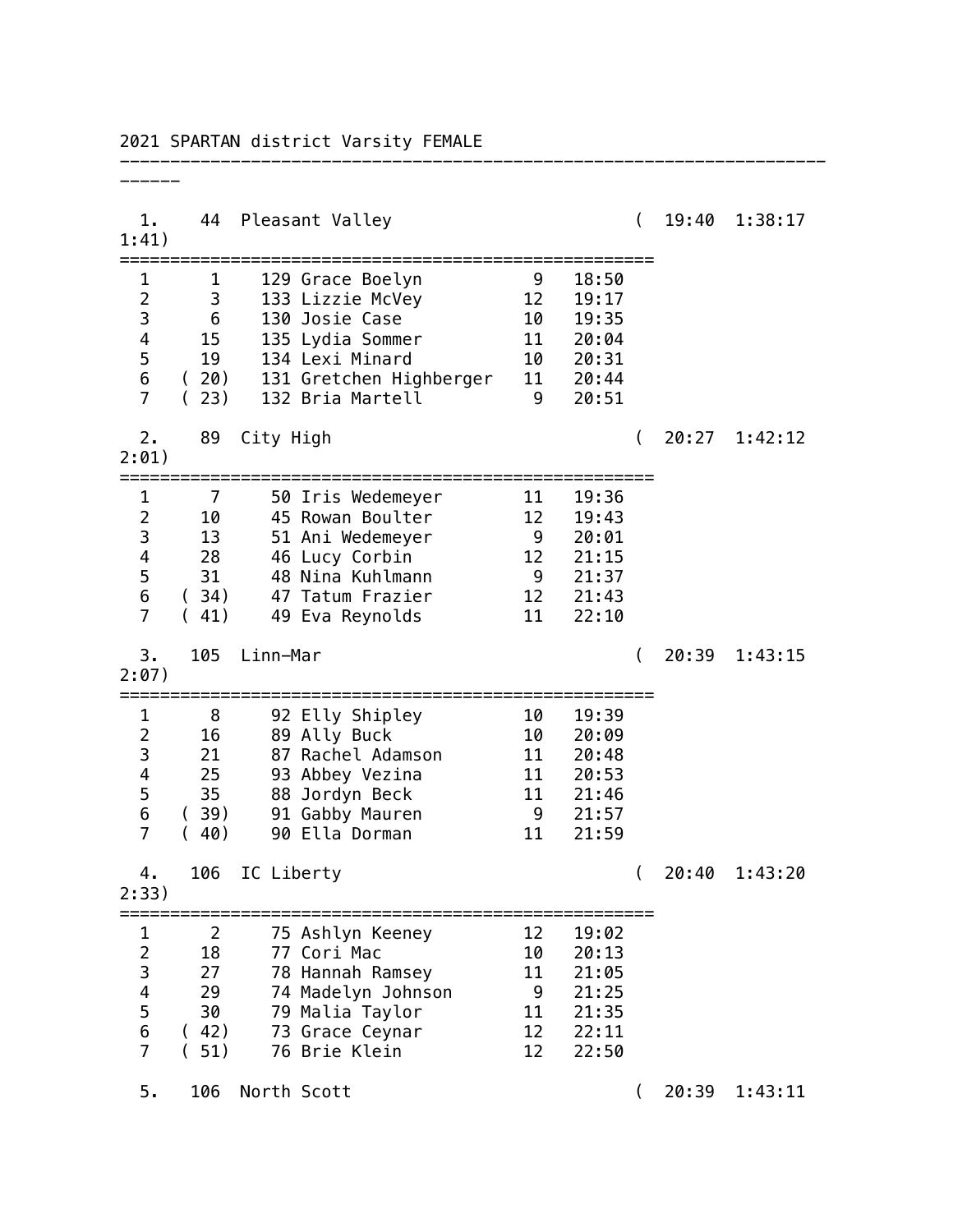## 2:14)

| $\mathbf{1}$<br>$\overline{2}$<br>3<br>$\overline{\mathbf{4}}$<br>$\frac{5}{6}$<br>$\overline{7}$ | 5 <sub>1</sub><br>11<br>17<br>36<br>37<br>(53)<br>(54) |                 | 120 Faith Nead<br>116 Bailey Boddicker<br>119 Peyton Madison<br>121 Ella Riniker<br>115 Kate Blodig<br>117 Reese Hilsenbeck<br>118 Kaitlyn Knoche | 12<br>11<br>10<br>10                   | 19:35<br>19:50<br>20:09<br>21:48<br>9 21:49<br>10 22:55<br>11 23:04         |          |       |               |
|---------------------------------------------------------------------------------------------------|--------------------------------------------------------|-----------------|---------------------------------------------------------------------------------------------------------------------------------------------------|----------------------------------------|-----------------------------------------------------------------------------|----------|-------|---------------|
| 6.<br>2:41)                                                                                       | 140                                                    | Bettendorf      |                                                                                                                                                   |                                        |                                                                             | $\left($ |       | 21:04 1:45:18 |
| $\mathbf{1}$<br>$\overline{2}$<br>3<br>$\overline{\mathbf{4}}$<br>5<br>6<br>$\overline{7}$        | 9<br>14<br>24<br>46<br>47<br>(49)<br>(56)              |                 | 6 Emily See<br>2 Hannah Beintema<br>3 Kennah Block<br>8 Maya Williams<br>1 Izzy Appel<br>7 Sophie Stierwalt<br>5 Amanda Scott                     | 12<br>12                               | 19:41<br>20:03<br>$9$ 20:52<br>10 22:20<br>12 22:22<br>12 22:41<br>12 23:16 |          |       |               |
| 7.<br>6:05)                                                                                       |                                                        | 196 Central Dav |                                                                                                                                                   |                                        |                                                                             |          |       | 22:20 1:51:38 |
| $\mathbf 1$<br>$\overline{2}$<br>3<br>$\overline{\mathbf{4}}$<br>5<br>$\bf 6$<br>$\overline{7}$   | 12<br>26<br>38<br>52<br>68<br>(69)<br>(70)             |                 | 19 Lois Blackman<br>20 Merin Crowder<br>18 Evelyn Barfels<br>22 Natalia Johnson<br>35 McKenzie Saxton<br>23 Gaby Marceleno<br>36 Regan Saxton     | 12<br>11<br>12                         | 19:53<br>21:04<br>10 21:49<br>$9$ 22:54<br>11 25:58<br>9 25:59<br>26:01     |          |       |               |
| 8.<br>5:00)                                                                                       | 209                                                    | Clinton         |                                                                                                                                                   |                                        |                                                                             | $\left($ |       | 22:21 1:51:44 |
| 1<br>2 <sup>7</sup><br>3<br>$\overline{4}$<br>5<br>$\overline{6}$<br>$\overline{7}$               | 4<br>43<br>44<br>57<br>61<br>(62)<br>(67)              |                 | 62 Camryn Sattler<br>61 Madelyn Robinson<br>64 Abby Struble<br>63 Amara Shepard<br>60 Hattie Nickles<br>65 Sofia Tello<br>59 Anna Current         | 10<br>10<br>12<br>10<br>12<br>12<br>11 | 19:21<br>22:12<br>22:15<br>23:35<br>24:21<br>24:48<br>25:24                 |          |       |               |
| 9.<br>4:09)                                                                                       | 222                                                    | North Dav       |                                                                                                                                                   |                                        |                                                                             | $\left($ | 22:44 | 1:53:40       |
| 1<br>$\overline{2}$<br>3<br>$\overline{4}$                                                        | 22<br>33<br>45<br>59                                   |                 | 113 Kayla Overton<br>108 Emma Jauron<br>114 Delainey Woodman<br>110 Gabby Liebold                                                                 | 12<br>11<br>9<br>10                    | 20:49<br>21:42<br>22:19<br>23:52                                            |          |       |               |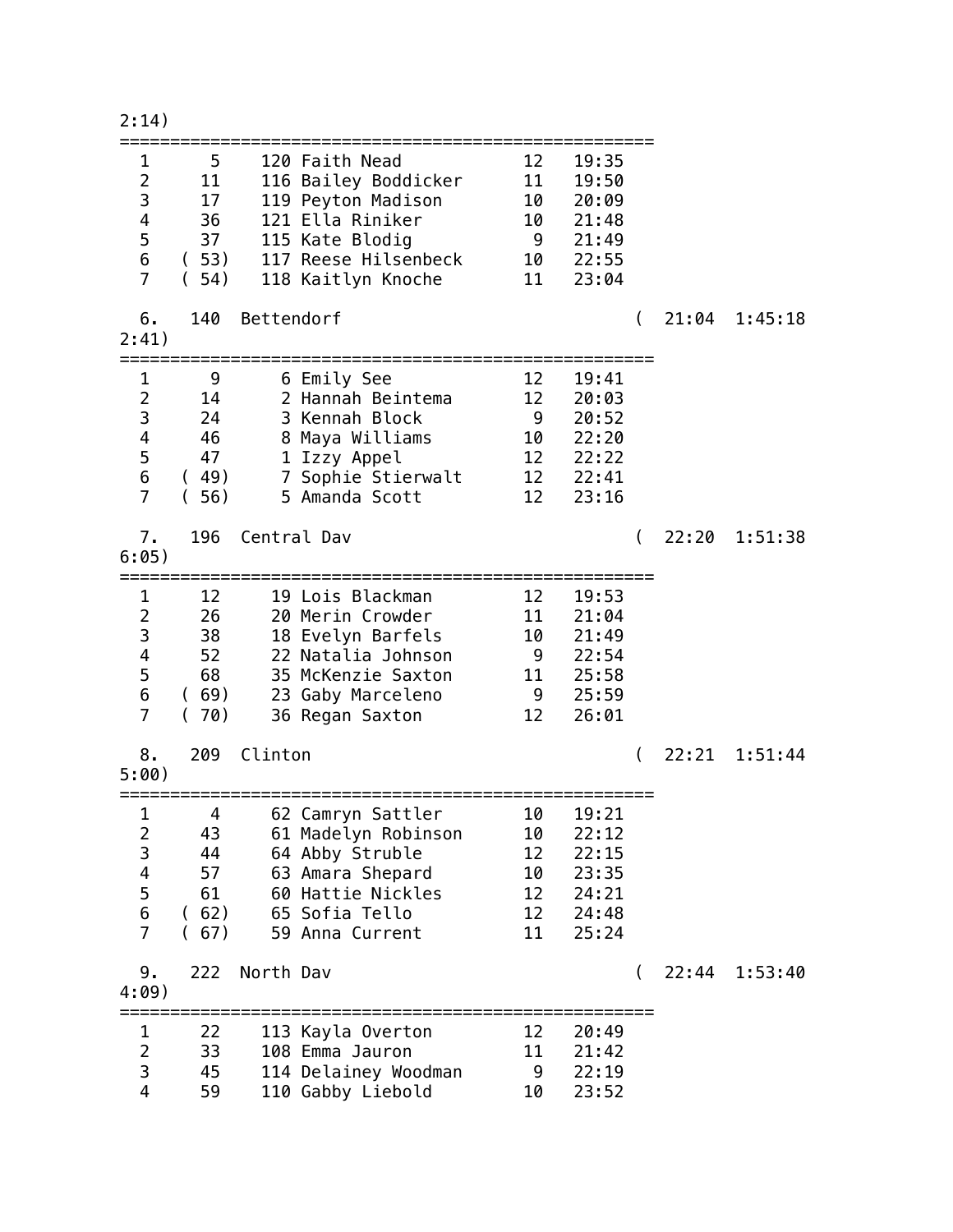| 5<br>6<br>7  | 63<br>(64)<br>(65) | 111 Kaylee Nuci<br>109 Lindsay Knight<br>112 Elizabeth Olson | 9<br>12<br>11 | 24:58<br>25:03<br>25:04 |  |               |
|--------------|--------------------|--------------------------------------------------------------|---------------|-------------------------|--|---------------|
| 10.<br>1:58) | 243                | West Dav                                                     |               |                         |  | 22:42 1:53:30 |
| 1            | 32                 | 146 Jada Daily                                               | 10            | 21:39                   |  |               |
| 2            | 48                 | 151 Rachel Wildemuth                                         | 12            | 22:24                   |  |               |
| 3            | 50                 | 148 Kaitlyn Powell                                           | 12            | 22:44                   |  |               |
| 4            | 55                 | 149 Grace Schneiderman                                       | 12            | 23:06                   |  |               |
| 5            | 58                 | 150 Ashley Smith                                             | 12            | 23:37                   |  |               |
| 6            | 60)                | 145 Kylie Daily                                              | 10            | 24:00                   |  |               |
| 7            | 66)                | 147 Elizabeth Paustian                                       | 10            | 25:17                   |  |               |
|              |                    |                                                              |               |                         |  |               |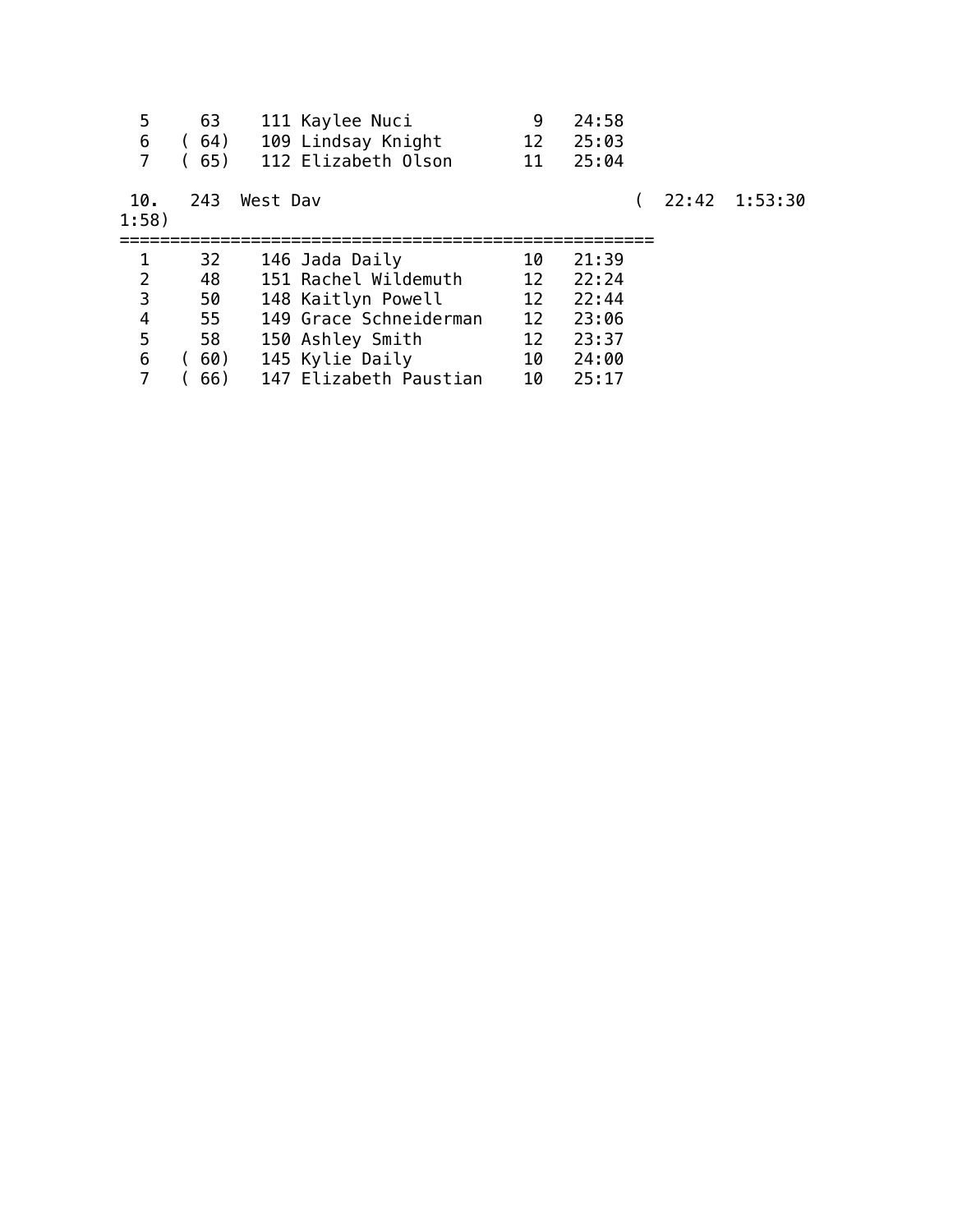## Page 1

 2021 SPARTAN districts VARSITY WOMEN Place TmPl No. First Name Gr School T1 Pace ===== ==== ===== ====================== == ============================= ======= ===== 1 1 129 Grace Boelyn 9 Pleasant Valley 18:50 6:05 2 2 75 Ashlyn Keeney 12 IC Liberty 19:02 6:09 3 3 133 Lizzie McVey 12 Pleasant Valley 19:17 6:14 4 4 62 Camryn Sattler 10 Clinton 19:21 6:15 5 5 120 Faith Nead 12 North Scott 19:35 6:19 6 6 130 Josie Case 10 Pleasant Valley 19:35 6:19 7 7 50 Iris Wedemeyer 11 City High 19:36 6:20 8 8 92 Elly Shipley 10 Linn-Mar 19:39 6:21 9 9 6 Emily See 312 Bettendorf 19:41 6:21 10 10 45 Rowan Boulter 12 City High 19:43 6:22 11 11 116 Bailey Boddicker 11 North Scott 19:50 6:24 12 12 19 Lois Blackman 12 Central Dav 19:53 6:25 13 13 51 Ani Wedemeyer 9 City High 20:01 6:28 14 14 2 Hannah Beintema 12 Bettendorf 20:03 6:28 15 15 135 Lydia Sommer 11 Pleasant Valley 20:04 6:29 16 16 89 Ally Buck 10 Linn-Mar 20:09 6:30 17 17 119 Peyton Madison 10 North Scott 20:09 6:30 18 18 77 Cori Mac 10 IC Liberty 20:13 6:31 19 19 134 Lexi Minard 10 Pleasant Valley 20:31 6:37 20 20 131 Gretchen Highberger 11 Pleasant Valley 20:44 6:42 21 21 87 Rachel Adamson 11 Linn-Mar

IOWA HIGH SCHOOL ASSOCIATION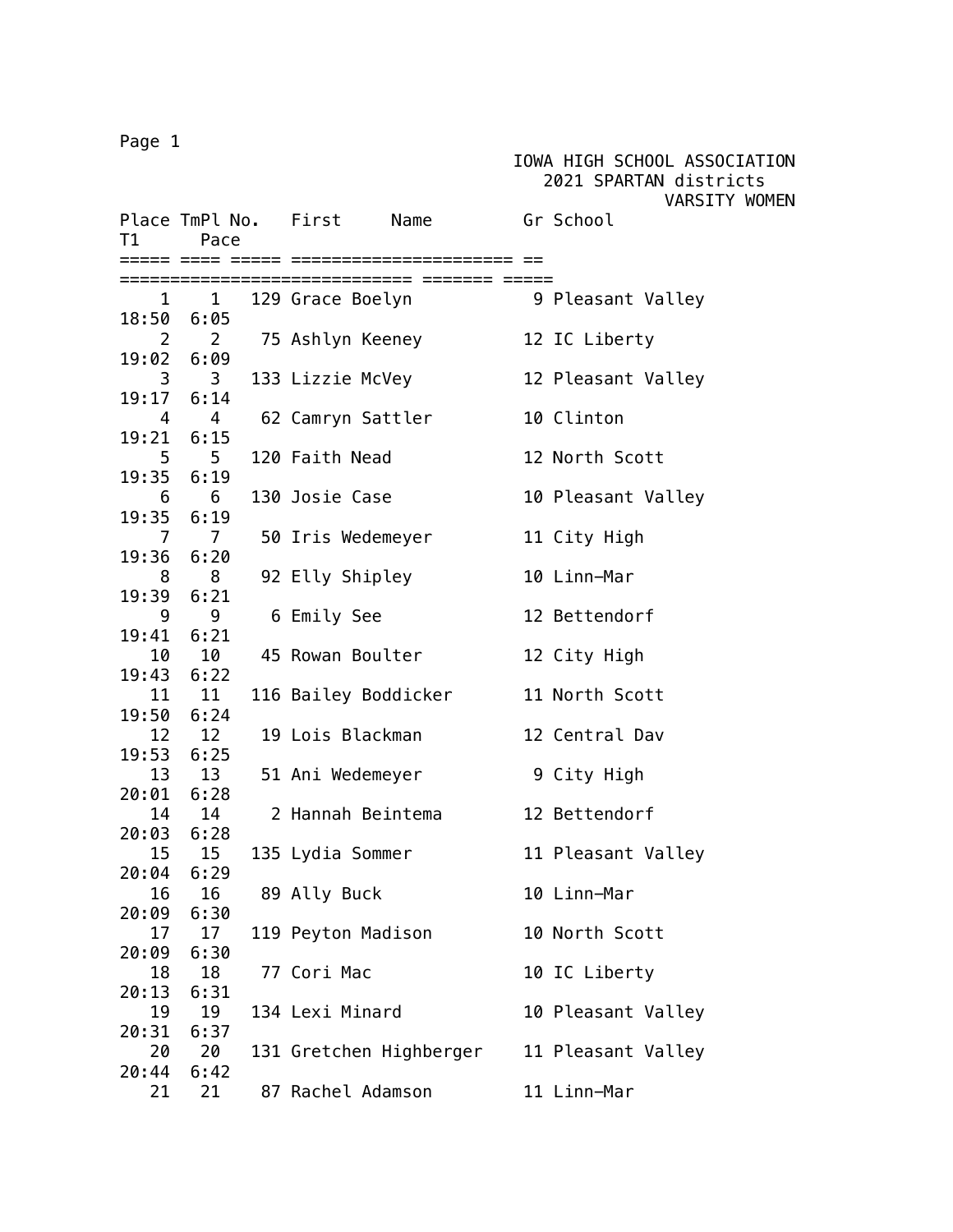| 20:48       | 6:43       |                                 |                   |
|-------------|------------|---------------------------------|-------------------|
| 22          | 22         | 113 Kayla Overton               | 12 North Dav      |
| 20:49 6:43  |            |                                 |                   |
|             | 23 23      | 132 Bria Martell                | 9 Pleasant Valley |
| 20:51 6:44  |            |                                 |                   |
|             | 24 24      | 3 Kennah Block                  | 9 Bettendorf      |
| 20:52 6:44  |            |                                 |                   |
|             | 25 25      | 93 Abbey Vezina                 | 11 Linn-Mar       |
| 20:53 6:45  |            |                                 |                   |
| 26          | 26         | 20 Merin Crowder                | 11 Central Dav    |
| 21:04       | 6:48       |                                 |                   |
|             | 27 27      | 78 Hannah Ramsey                | 11 IC Liberty     |
| 21:05 6:48  |            |                                 |                   |
| 21:15 6:52  | 28 28      | 46 Lucy Corbin                  | 12 City High      |
|             | 29 29      |                                 |                   |
| 21:25 6:55  |            | 74 Madelyn Johnson 9 IC Liberty |                   |
| 30          | 30         | 79 Malia Taylor                 | 11 IC Liberty     |
| 21:35       | 6:58       |                                 |                   |
|             | 31 31      | 48 Nina Kuhlmann                | 9 City High       |
| 21:37 6:59  |            |                                 |                   |
| 32          | 32         | 146 Jada Daily                  | 10 West Dav       |
| 21:39 6:59  |            |                                 |                   |
|             | 33 33      | 108 Emma Jauron                 | 11 North Dav      |
| 21:42 7:00  |            |                                 |                   |
| 34          | 34         | 47 Tatum Frazier                | 12 City High      |
| 21:43       | 7:01       |                                 |                   |
|             | 35 35      | 88 Jordyn Beck                  | 11 Linn-Mar       |
| 21:46 7:02  |            |                                 |                   |
| 36          | 36         | 121 Ella Riniker                | 10 North Scott    |
| 21:48 7:02  |            |                                 |                   |
|             | 37 37      | 115 Kate Blodig                 | 9 North Scott     |
| 21:49 7:03  |            |                                 |                   |
| 38          | 38         | 18 Evelyn Barfels               | 10 Central Dav    |
| 21:49       | 7:03       |                                 |                   |
| 39          | 39         | 91 Gabby Mauren                 | 9 Linn-Mar        |
| 21:57       | 7:05       |                                 |                   |
| 40          | 40         | 90 Ella Dorman                  | 11 Linn-Mar       |
| 21:59       | 7:06       |                                 |                   |
| 41          | 41         | 49 Eva Reynolds                 | 11 City High      |
| 22:10<br>42 | 7:09       |                                 |                   |
| 22:11       | 42<br>7:10 | 73 Grace Ceynar                 | 12 IC Liberty     |
| 43          | 43         | 61 Madelyn Robinson             | 10 Clinton        |
| 22:12       | 7:10       |                                 |                   |
| 44          | 44         | 64 Abby Struble                 | 12 Clinton        |
| 22:15       | 7:11       |                                 |                   |
| 45          | 45         | 114 Delainey Woodman            | 9 North Dav       |
| 22:19       | 7:12       |                                 |                   |
| 46          | 46         | 8 Maya Williams                 | 10 Bettendorf     |